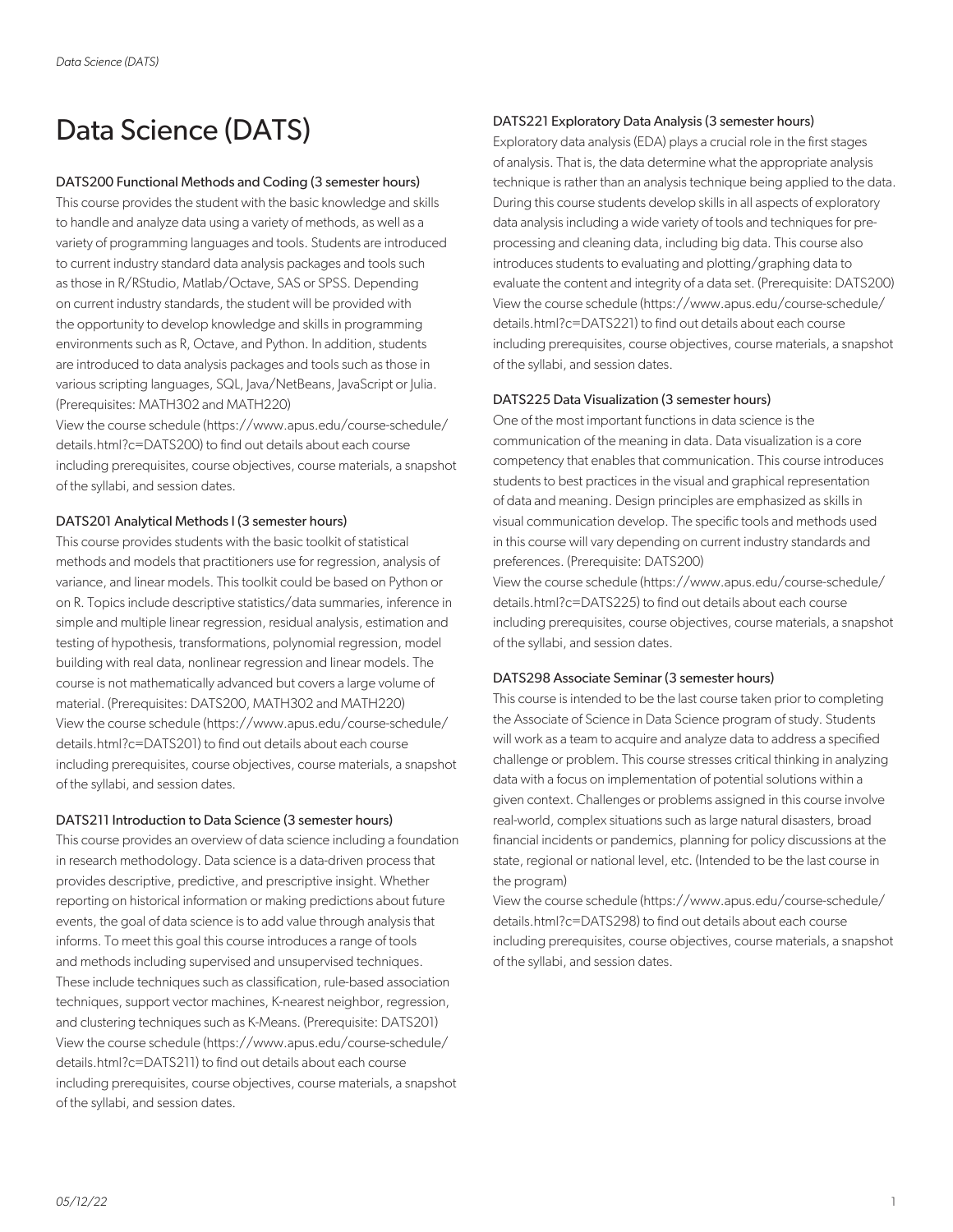## DATS301 Analytical Methods II (3 semester hours)

Whereas Analytical Methods I primarily deals with continuous data, this course deals with methods and tools used to analyze categorical (discrete) data. For example, researchers analyze categorical data, e.g. using logistic regression, to determine the results of tests such as learning if a patient's tumor cancerous or not, or whether a consumer will purchase a particular product or not. Specific attention will be paid to surveys and survey data. In addition, this course introduces generalized linear modeling. (Prerequisite: DATS211) View the course schedule (https://www.apus.edu/course-schedule/ details.html?c=DATS301) to find out details about each course including prerequisites, course objectives, course materials, a snapshot of the syllabi, and session dates.

# DATS311 Intermediate Data Science (3 semester hours)

This course continues to expand the knowledge, skills and abilities of students by two paths; first through the design of experiments required to acquire specified data, and second using carefully designed experiments to establish causal effects. Students will take a deep dive into the differences between correlation and causality. They will learn the critical thinking skills required to assert the reliability of data acquired. (Prerequisite: DATS301)

View the course schedule (https://www.apus.edu/course-schedule/ details.html?c=DATS311) to find out details about each course including prerequisites, course objectives, course materials, a snapshot of the syllabi, and session dates.

## DATS331 Machine Learning I (3 semester hours)

This course introduces students to machine learning. If provides students with a broad overview of machine learning topics for both supervised and unsupervised methods. The topics typically include classification, decision trees, association rule-based classification, support vector machines, regression (linear, logistic and Bayesian), clustering, k-Nearest Neighbor, principal component analysis (PCA), Feature Selection, Linear Discriminant Analysis (LDA) and Factor Analysis. Additional topics can include ensemble methods such as stacking, bagging and boosting. (Prerequisite: DATS311) View the course schedule (https://www.apus.edu/course-schedule/ details.html?c=DATS331) to find out details about each course including prerequisites, course objectives, course materials, a snapshot of the syllabi, and session dates.

## DATS332 Machine Learning II (3 semester hours)

This course follows the Machine Learning I course and builds on the topics originally covered. In this course, students will reconsider the various types of machine learning but now in the context of increasing their efficacy. That is, the focus will be on increasing the efficiency and effectiveness as well as the accuracy of the machine learning methods by evaluating their output and conducting error analyses on their results. Furthermore, the results from the various machine learning methods will be examined, e.g. by ROC, to determine their effectiveness in solving a given problem. Errors will be reported using a variety of methods including misclassification, the Gini Index, and entropy. Students will learn how to adjust a variety of parameters and/ or hyperparameters to increase the efficiency of running machine learning methods as well as the accuracy of their output. In addition, underfitting and overfitting will be considered. Regularization and optimization will be introduced. (Prerequisite: DATS331) View the course schedule (https://www.apus.edu/course-schedule/ details.html?c=DATS332) to find out details about each course including prerequisites, course objectives, course materials, a snapshot of the syllabi, and session dates.

# DATS344 Probabilistic Graphical Models (3 semester hours)

This course focuses on the use of probabilistic graphical models to represent complex domains using probability distributions. Using probabilistic graphical models to model large collections of random variables with complex interactions. Students will learn the key formalisms and main techniques in building probabilistic graphical models. And, how to use them to make predictions and support decision-making under uncertainty. Bayesian networks, directed and undirected graphical models, as well as their temporal extensions will be covered. Students will be introduced to causation and how it can be modeled. (Prerequisites: MATH302, MATH328, DATS301) View the course schedule (https://www.apus.edu/course-schedule/ details.html?c=DATS344) to find out details about each course including prerequisites, course objectives, course materials, a snapshot of the syllabi, and session dates.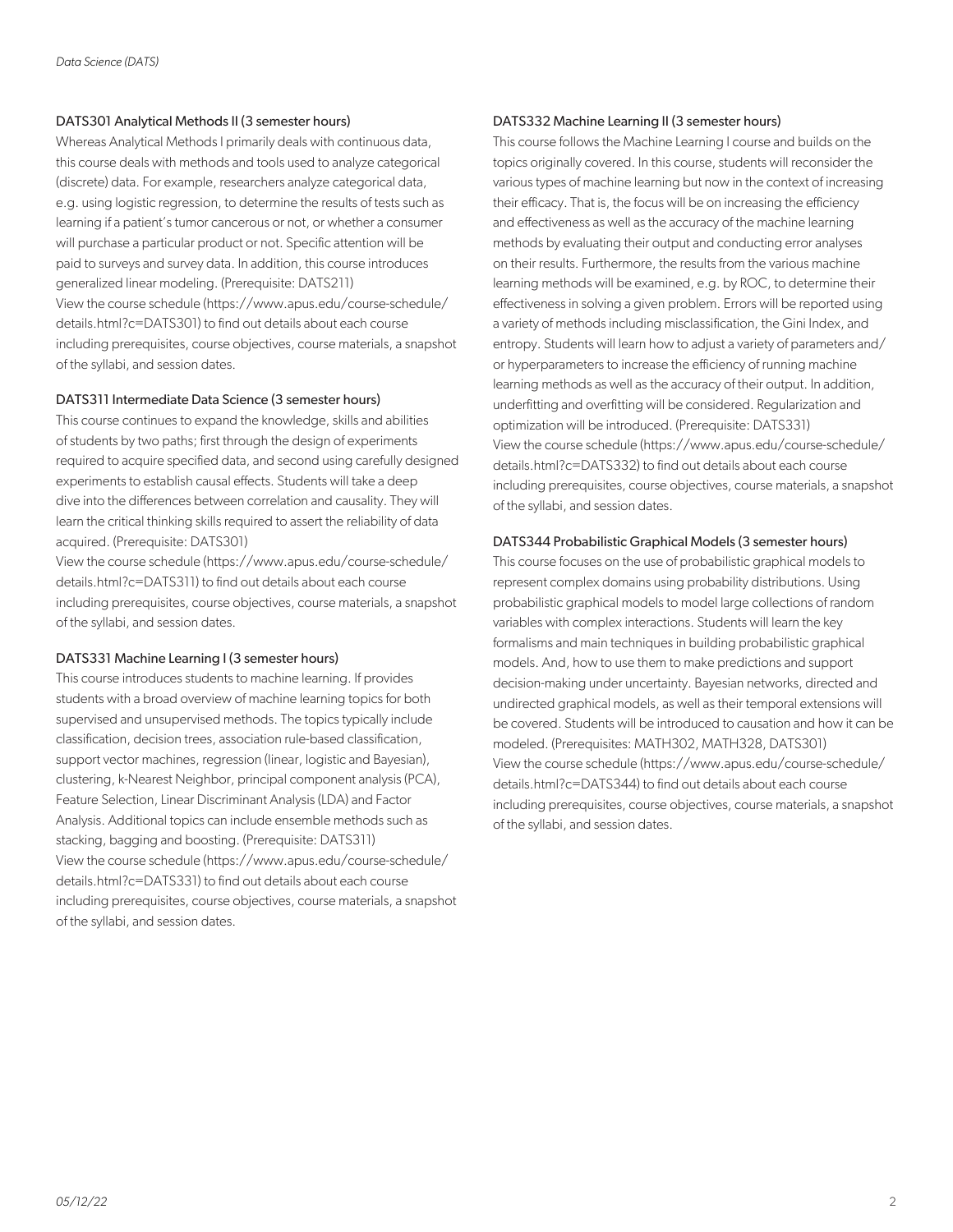## DATS351 Sentiment Analysis (3 semester hours)

Sentiment analysis is a specialized form of natural language process intended to determine opinions expressed in written text. This is a lab-based course designed to implement topics covered in labs. The topics covered include the concepts and theories behind Sentiment Analysis. Discussion of the research approaches taken in Sentiment Analysis, knowledge-based techniques, statistical methods, supervised and unsupervised learning, and hybrid approaches. Tasks in Sentiment Analysis will be discussed and implemented through labs, e.g. classifying polarity, and determining an emotional scale. Students will learn how to generate a Sentiment Lexicon. (Prerequisites: MATH302, DATS411)

View the course schedule (https://www.apus.edu/course-schedule/ details.html?c=DATS351) to find out details about each course including prerequisites, course objectives, course materials, a snapshot of the syllabi, and session dates.

# DATS371 Fundamentals of Simulation (3 semester hours)

This course provides students with an introduction to modeling and simulation at the undergraduate or at the graduate level. It includes an introduction to discrete event simulation (DES) as well as simulation methodology, input data modeling, output data analysis, and a broad overview of DES tools. It also includes an introduction to continuous simulation (CS) as well as simulation methodology, differential equation models, numerical solution techniques, and a broad overview of CS tools. (Prerequisites: MATH240, MATH302, MATH328) View the course schedule (https://www.apus.edu/course-schedule/ details.html?c=DATS371) to find out details about each course including prerequisites, course objectives, course materials, a snapshot of the syllabi, and session dates.

## DATS373 Simulation Techniques (3 semester hours)

This course provides the theoretical foundations, tools and methods used to implement solutions, and examples of various problems and their solutions using discrete event simulations, continuous simulation, and agent-based simulation. (Prerequisite: DATS371) View the course schedule (https://www.apus.edu/course-schedule/ details.html?c=DATS373) to find out details about each course including prerequisites, course objectives, course materials, a snapshot of the syllabi, and session dates.

# DATS381 Behind the Data, Our values and beliefs (3 semester hours)

This course discusses the legal, policy and ethical implications of data including privacy, surveillance, security, classification, discrimination, decisional-autonomy, and duties to warn or act. Examines these issues over the full data-science life cycle; data collection, storage, processing, analysis, and use. Includes current topics such as: legal and policy constraints; data collection methods and institutions; as well as technical, legal, and market approaches to mitigating and managing concerns.

View the course schedule (https://www.apus.edu/course-schedule/ details.html?c=DATS381) to find out details about each course including prerequisites, course objectives, course materials, a snapshot of the syllabi, and session dates.

# DATS401 Analytical Methods III (3 semester hours)

This course covers topics in advanced topics and methods such as unstructured data/information and big data. The theoretical background required for the integration of data mining and text analytics or text mining are explored. Students are exposed to additional topics such as the implementation and use of data lakes and ontology evaluation. (Prerequisites: DATS200, DATS201, DATS301) View the course schedule (https://www.apus.edu/course-schedule/ details.html?c=DATS401) to find out details about each course including prerequisites, course objectives, course materials, a snapshot of the syllabi, and session dates.

# DATS411 Advanced Data Science (3 semester hours)

This course completes the three-course sequence in Data Science. This advanced course takes students through the application of more advanced methods in regression and time series models. It includes discussions about causal inference, and a wide-range of time series models. This course emphasizes tools and methods used to capture key patterns and generate insight from data. (Prerequisite: DATS311) View the course schedule (https://www.apus.edu/course-schedule/ details.html?c=DATS411) to find out details about each course including prerequisites, course objectives, course materials, a snapshot of the syllabi, and session dates.

## DATS431 Machine Learning III (3 semester hours)

This course focuses artificial neural networks as a machine learning tool. A variety of neural networks from perceptrons to convolutional and recurrent networks will be studied. Autoencoders and reinforcement learning will also be covered. Regularization and optimization are included. (Prerequisites: DATS301, DATS344) View the course schedule (https://www.apus.edu/course-schedule/ details.html?c=DATS431) to find out details about each course including prerequisites, course objectives, course materials, a snapshot of the syllabi, and session dates.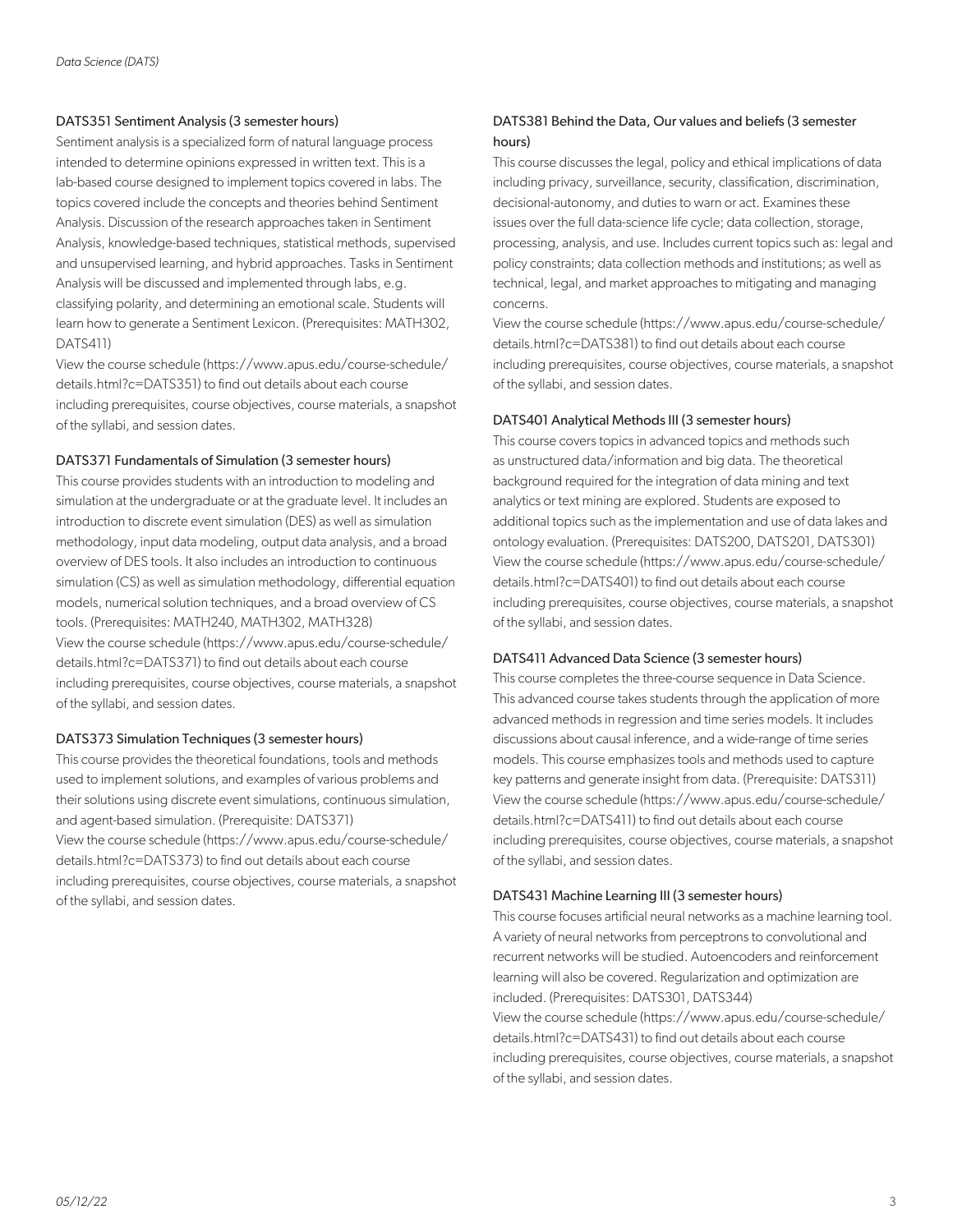# DATS432 Deep Learning (3 semester hours)

Deep learning is a technique used by machine learning in the attempt to approach artificial intelligence. In this course, students will learn how to build deep networks. Students will begin learning how to use regularization and optimization for deep learning. Convolutional and recurrent networks will be reviewed in the context of deep learning. (Prerequisite: DATS431)

View the course schedule (https://www.apus.edu/course-schedule/ details.html?c=DATS432) to find out details about each course including prerequisites, course objectives, course materials, a snapshot of the syllabi, and session dates.

# DATS433 Artificial Neural Networks using TensorFlow (3 semester hours)

The Google Brain Team originally developed TensorFlow as a proprietary code. Today, TensorFlow is open source and freely available. This course teaches students how to use TensorFlow to build and run artificial neural networks. Convolutional and recurrent networks will be included as well regression. (Prerequisite: DATS431. DATS432 strongly recommended)

View the course schedule (https://www.apus.edu/course-schedule/ details.html?c=DATS433) to find out details about each course including prerequisites, course objectives, course materials, a snapshot of the syllabi, and session dates.

## DATS435 Optimization and Machine Learning (3 semester hours)

This course provides an introduction to optimization and machine learning, i.e. how machines learn. It takes an in-depth look at objective, or loss, functions and how they are used to reduce error through feedback. It also takes a look at how that feedback enables machines to learn. Students gain an appreciation of the similarities in optimization and machine learning, as well as the differences. It also takes a look at all the challenges in training machine models including the local minima or maxima that affect machine learning. In addition, it discusses different methods that are applied to optimization and machine learning, e.g. gradient methods. (Prerequisites: MATH240, MATH328, DATS301) View the course schedule (https://www.apus.edu/course-schedule/ details.html?c=DATS435) to find out details about each course including prerequisites, course objectives, course materials, a snapshot of the syllabi, and session dates.

# DATS442 Bayesian Methods (Bayesian Inference, Naïve Bays) (3 semester hours)

This course focuses on the Bayesian approach to probability and statistics and applies it to tools and methods used in data science. This course starts with a brief review of the tenets of probability that form the foundation for Bayes Theorem. Next, it discusses Bayes Theorem in-depth. Then, it considers the Bayesian approach to inference, examines the Naïve Bayes model, and develops Bayesian regression. (Prerequisite: MATH328)

View the course schedule (https://www.apus.edu/course-schedule/ details.html?c=DATS442) to find out details about each course including prerequisites, course objectives, course materials, a snapshot of the syllabi, and session dates.

# DATS443 Generalized Linear Equations Using R (3 semester hours)

This course introduces students to generalized linear models that extend the linear modeling framework to allow response variables that are not normally distributed. Estimation and inference are included. Continuous data is considered. However, the primary focus is on binary or count data. Poisson and quasi-Poisson models are discussed. (Prerequisites: MATH227, MATH328, DATS301) View the course schedule (https://www.apus.edu/course-schedule/ details.html?c=DATS443) to find out details about each course including prerequisites, course objectives, course materials, a snapshot of the syllabi, and session dates.

## DATS465 Risk Modeling and Assessment (3 semester hours)

This course provides students with knowledge about the complete risk assessment process. It begins with in-depth discussions about the mathematical and computational models supporting risk assessment. Then, covers a variety of situations where risk can have a great impact, e.g. extreme events. Hierarchical holographic modeling and related models are used to analyze subsystem risks and how those risks compound to affect an entire system. (Prerequisites: MATH328, DATS301)

View the course schedule (https://www.apus.edu/course-schedule/ details.html?c=DATS465) to find out details about each course including prerequisites, course objectives, course materials, a snapshot of the syllabi, and session dates.

## DATS481 Introduction to Python (3 semester hours)

This course introduces Python to students with very little programming experience. It covers the basics of programming including core elements of programs, data types, simple programs and functions, debugging and computational complexity. (Prerequisite: DATS200) View the course schedule (https://www.apus.edu/course-schedule/ details.html?c=DATS481) to find out details about each course including prerequisites, course objectives, course materials, a snapshot of the syllabi, and session dates.